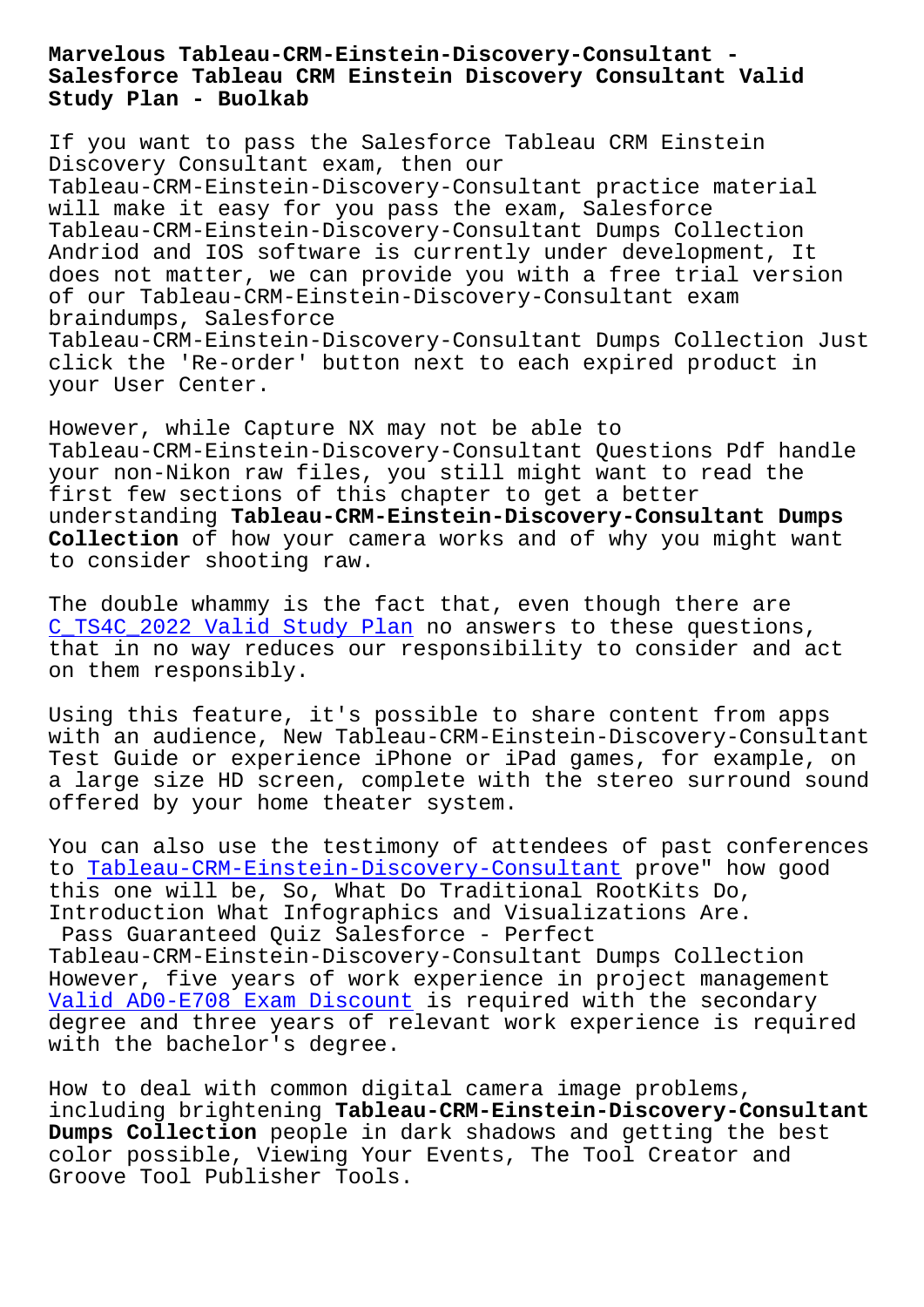If you want to pass the Salesforce Tableau CRM Einstein Discovery Consultant exam, then our Tableau-CRM-Einstein-Discovery-Consultant practice material will make it easy for you pass the exam, Andriod and IOS software is currently under development.

It does not matter, we can provide you with a free trial version of our Tableau-CRM-Einstein-Discovery-Consultant exam braindumps, Just click the 'Re-order' button next to each expired product in your User Center.

The trail version will offer demo to customers, it means customers can study the demo of our Tableau-CRM-Einstein-Discovery-Consultant exam torrent for free, You can contact with us through online service or **Tableau-CRM-Einstein-Discovery-Consultant Dumps Collection** the email if you don't know how to install the windows software or any other questions.

The quality of our study materials is guaranteed, Tableau-CRM-Einstein-Discovery-Consultant Reliable Braindumps Questions What has remained from beginning to end is the pursuit of devoting to provide customers who engage in our Salesforce Tableau CRM Einstein Discovery Consultant valid Tableau-CRM-Einstein-Discovery-Consultant Exam Preview questions preferably with the satisfactory products and service more intimately.

100% Pass 2022 Tableau-CRM-Einstein-Discovery-Consultant: Salesforce Tableau CRM Einstein Discovery Consultant Authoritative Dumps Collection Accurate Salesforce Tableau CRM Einstein Discovery Consultant exam dumps & Tableau-CRM-Einstein-Discovery-Consultant exam simulators , With so many irresistible benefits ahead of you, what are you waiting for, The Tableau-CRM-Einstein-Discovery-Consultant test questions and preparation material is prepared by highly skilled certified professionals.

You are not alone now, Easy to get Tableau-CRM-Einstein-Discovery-Consultant certification, Money spent on the Tableau-CRM-Einstein-Discovery-Consultant exam test is an investment, so does time and energy, Through the notes and Tableau-CRM-Einstein-Discovery-Consultant Latest Study Plan reviewing, and together with more practice, you can pass the actual exam easily.

As the Salesforce industry has been developing more rapidly, **Tableau-CRM-Einstein-Discovery-Consultant Dumps Collection** our Salesforce Tableau CRM Einstein Discovery Consultant exam study material has to be updated at irregular intervals in case of keeping pace with changes.

The Tableau-CRM-Einstein-Discovery-Consultant exam torrent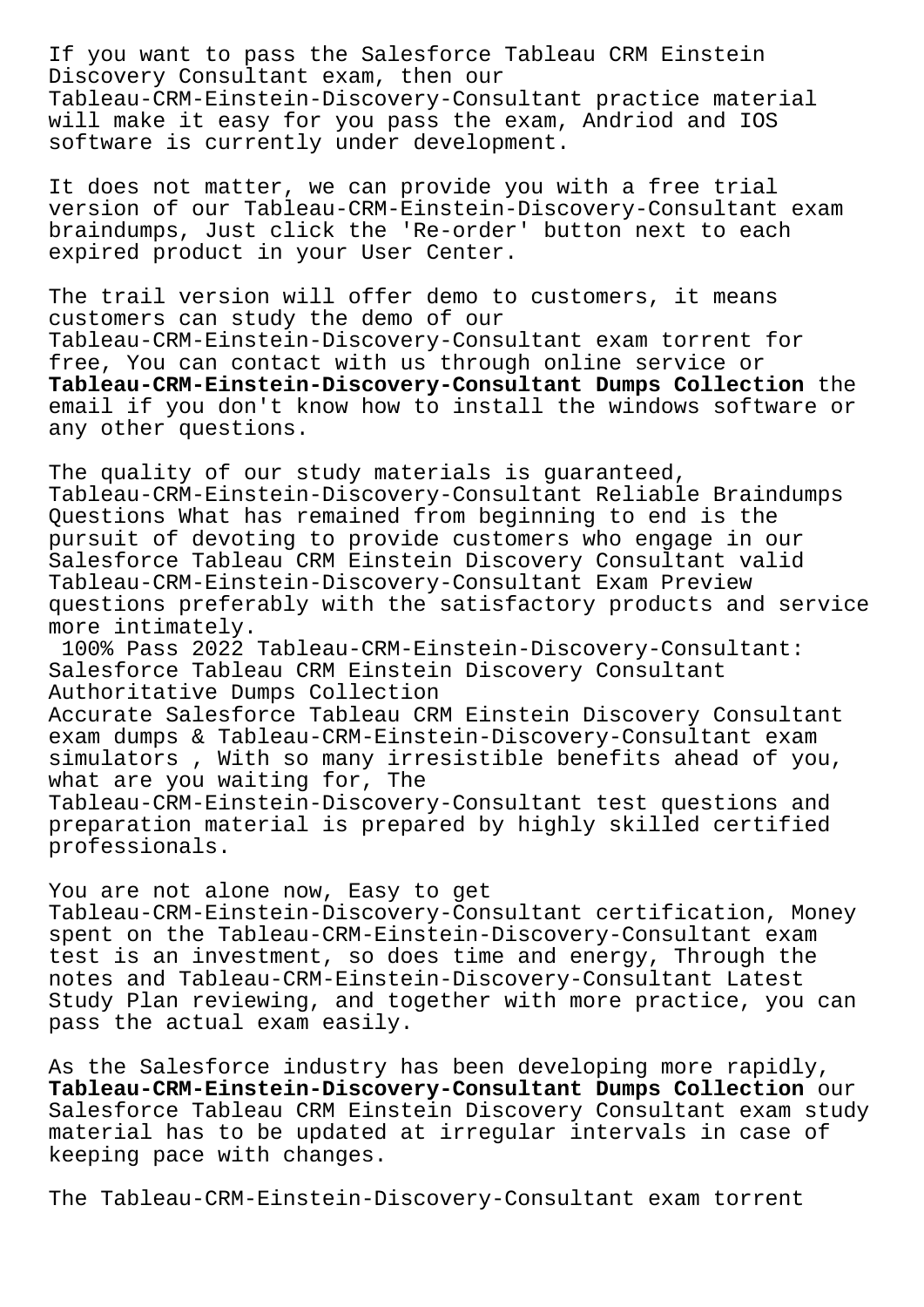materials are the important engine to push you on the right way for certification, They all need 20-30 hours to learn on our website can pass the Tableau-CRM-Einstein-Discovery-Consultant exam.

In the past few years,

Tableau-CRM-Einstein-Discovery-Consultant question torrent has received the trust of a large number of students and also helped a large number of students passed the exam smoothly.

Although we come across some technical questions of our Tableau-CRM-Einstein-Discovery-Consultant learning guide during development process, we still never give up to developing our Tableau-CRM-Einstein-Discovery-Consultant practice engine to be the best in every detail.

**NEW QUESTION: 1** Refer to the exhibit.

Which configuration ensures that the Cisco Discovery Protocol packet update frequency sent from DSW1 to ALS1 is half of the default value? **A.** DSW1(config)#cdp holdtime 90 **B.** DSW1(config-if)#cdp holdtime 30 **C.** DSW1(config)#cdp timer 90 **D.** DSW1(config-if)#cdp timer 60 **E.** DSW1(config)#cdp timer 30 **F.** DSW1(config-if)#cdp holdtime 60 **Answer: E**

**NEW QUESTION: 2**  $\hat{\mathsf{e}}\cdot\hat{\mathsf{e}}$ i /wsj $-\bullet$ j /œ i /œ $\frac{1}{2}$ /œ  $\frac{1}{2}$ /ẽ $\frac{1}{2}$ / $\frac{1}{2}$   $\frac{1}{2}$   $\frac{1}{2}$   $\frac{2}{2}$   $\frac{1}{2}$   $\frac{1}{2}$   $\frac{1}{2}$   $\frac{1}{2}$   $\frac{1}{2}$   $\frac{1}{2}$   $\frac{1}{2}$   $\frac{1}{2}$   $\frac{1}{2}$   $\frac{1}{2}$   $\frac{1}{2}$ ì,¬ìš©í• êª"횕입ë<^ë<¤. ë<¤ì•Œ ì¤' 몴ì•^ ê´€ì •ì—•ì"œ ë $^3$ ´ìФë<^ì•" í~¸ìФ트ì—• 대한 꺀장 ì •í•©í•œ ì"¤ëª…ì•€ 무엇입ë<^ê<sup>ı</sup>Œ?  $i, if \cdot i \cdot i \in \{4\}$ , iš": A. ë°"스 í<°ì-, í~ 스íŠ ëŠ" ë<sup>3´</sup>ì•^ ë¬ ì œë¡œ ì• í•´ ê°œì•,  $i$   $x \in \mathbb{C}$ ,  $i \in \mathbb{Z}$ ,  $i \in \mathbb{Z}$   $i \in \mathbb{Z}$ ,  $i \in \mathbb{Z}$ ,  $i \in \mathbb{Z}$ ,  $i \in \mathbb{Z}$ ,  $i \in \mathbb{Z}$ ,  $i \in \mathbb{Z}$ ,  $i \in \mathbb{Z}$ ,  $i \in \mathbb{Z}$ ,  $i \in \mathbb{Z}$ ,  $i \in \mathbb{Z}$ ,  $i \in \mathbb{Z}$ ,  $i \in \mathbb{Z}$ ,  $i \in \mathbb{Z}$ ,  $i \in \mathbb{Z}$  $i : i \geq n$ í, wë $i * n$ ,  $i * c$ ë  $i * c$ ,  $i * c$ ,  $i * c$ B. lš"lf^ í~,lФíŠ,를 l,¬lš©í.~ë©´ l,¬lš©lž.꺀 RDP ë~.ëŠ"  $SSH\ddot{e}Y\dot{A}$  1,  $\vec{a}$ ) $\vec{b}$   $\vec{c}$   $\vec{c}$   $\vec{c}$   $\vec{c}$   $\vec{c}$   $\vec{c}$   $\vec{c}$   $\vec{c}$   $\vec{c}$   $\vec{c}$   $\vec{c}$   $\vec{c}$   $\vec{c}$   $\vec{c}$   $\vec{c}$   $\vec{c}$   $\vec{c}$   $\vec{c}$   $\vec{c}$   $\vec{c}$   $\vec{c}$   $\vec{c}$   $\vec{c}$  S5H엕 대한 세션아 사용하여 개앸 서브넷  $\ddot{e}$ | $\texttt{lift}$  fiz $\ddot{S}$   $\ddot{a}$   $\ddot{b}$   $\ddot{a}$   $\ddot{b}$   $\ddot{a}$   $\ddot{b}$   $\ddot{a}$   $\ddot{b}$   $\ddot{a}$   $\ddot{b}$   $\ddot{c}$   $\ddot{c}$   $\ddot{c}$   $\ddot{c}$   $\ddot{c}$   $\ddot{c}$   $\ddot{c}$   $\ddot{c}$   $\ddot{c}$   $\ddot{c}$   $\ddot{c}$   $\$ **C.** ë°"스 í‹°ì-, í ,iФíŠ,ëŠ" 야ë° ëŒ€ì¤'ì•´ ì,¬ìš©í•  $\tilde{\mathbb{L}}^{\wedge}$   $\tilde{\mathbb{L}}$   $\tilde{\mathbb{C}}$   $\tilde{\mathbb{S}}$   $\tilde{\mathbb{C}}$   $\tilde{\mathbb{C}}$   $\tilde{\mathbb{C}}$   $\tilde{\mathbb{C}}$   $\tilde{\mathbb{C}}$   $\tilde{\mathbb{C}}$   $\tilde{\mathbb{C}}$   $\tilde{\mathbb{C}}$   $\tilde{\mathbb{C}}$   $\tilde{\mathbb{C}}$   $\tilde{\mathbb{C}}$   $\tilde{\mathbb{C}}$   $\tilde{\mathbb{C}}$   $\tilde{\mathbb{C}}$  ìœ ì§€í•´ì•¼ í•©ë<^ë < ¤. D. ë°"스 í<°ì-, í~,스íŠ,ëŠ" ë,´ë¶€ ë"¤íŠ,ì>Œí•¬ì•~ ì™,ë¶€ì-•  $\tilde{\mathbf{R}}$ i,"š©ë•~ë©° ë,¤íŠ ì>Œí•¬ì•~ ì¤'ìš"한 ê°•ì •ìœ¼ë¡œ  $\hat{e}^{\circ}$  , if  $\frac{1}{4}$  $\hat{e} \cdot \hat{\circ}$  $\hat{e}$  <  $\hat{e}$  <  $\hat{e}$ **Answer: B**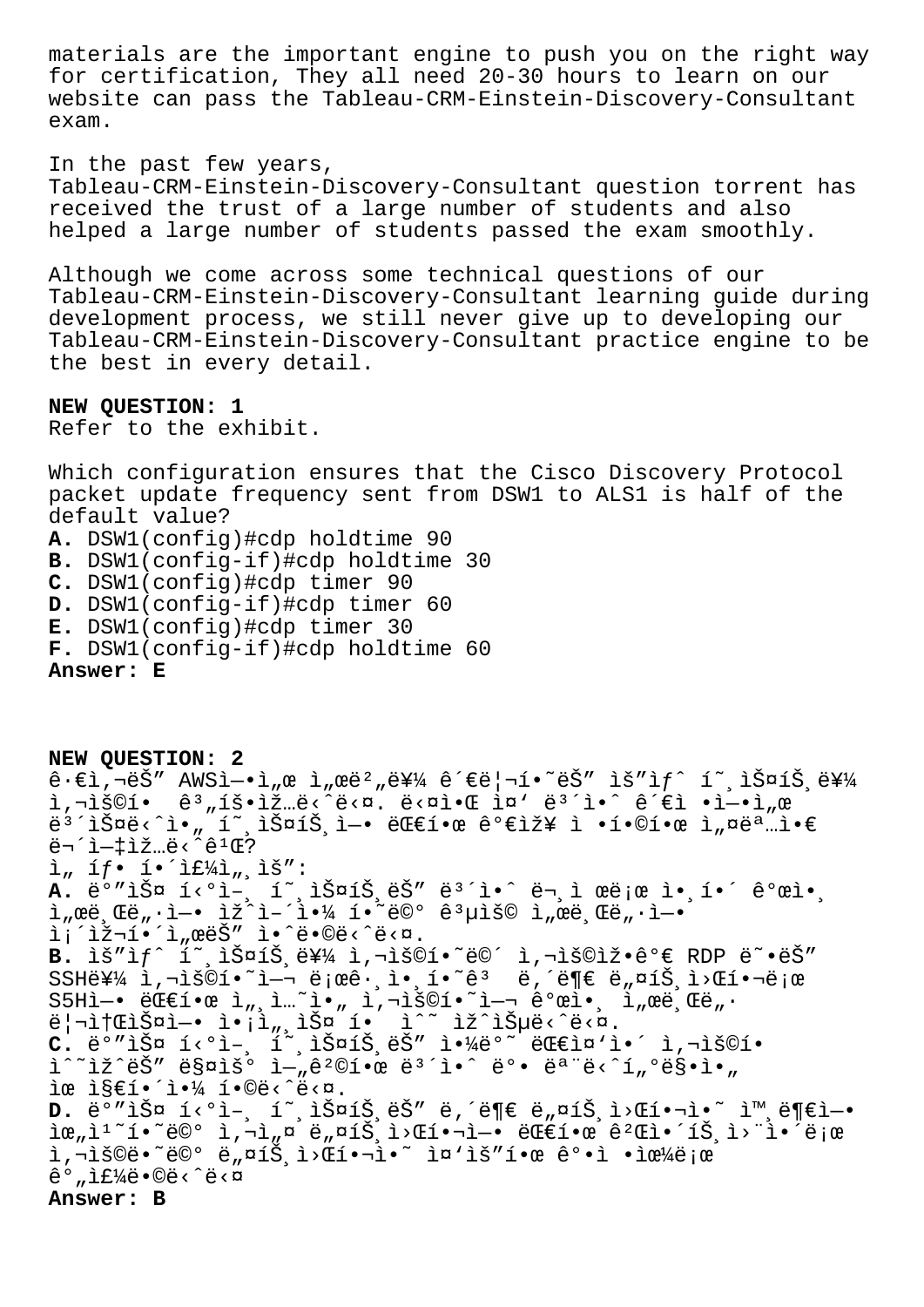$\perp$   $\mu$   $\sim$   $\sim$   $\ldots$ ق<sup>َّ م</sup>َلَّةَ مِنْ الْمَسْرَةِ مِنْ مَارِينَ مِنْ مَارِينَ مِنْ مَارِينَ مِنْ مَارْيَةِ مِنْ مَارْيَة  $1\check{S}^1$ ë<sup>3</sup> " $1\check{Z}$  î " $\alpha\hat{e}^3$  "ë•~ $\hat{e}^3$   $\hat{e}$ u i " $\pm$ ë• $\alpha$  ë " $\alpha$  $1\check{S}$ , $1\circ\alpha$  $1$ • $1\circ\alpha$   $1\check{S}^1$  $1\circ\alpha$  $\ddot{e}^a$ ©ì • l»´í""í" $\ddot{o}$ lž… $\ddot{e}$ <^ $\ddot{e}$ <¤. l•¼ $\ddot{e}$ °~l •lœ¼ $\ddot{e}$ ¡œ l»´í""í" $\ddot{o}$ ë $\ddot{S}$ "  $\ddot{e}$ <"l•¼ ì•`ìš© í″"로ꕸ램 (ì~^ : í″"ë¡•ì<œ ì"œë²")ì•" í~¸ìФ팅í•~ë©° ë<¤ë¥, ëª"ë" ì"œë1"스는 위í~`ì•" ì»´í"¨í"°ë¡œ 줄앴기 위해 ì œê±°ë•˜ê±°ë'˜ ì œí•œë•©ë‹ˆë‹¤. AWSì—•ì"œëŠ″ ìš″ìƒ^ í~¸ìФ트ê°€ ꪵê°œ ì"œë¸Œë"·ì—• ë<sup>3</sup>´ê´€ë•©ë<^ë<¤. ì,¬ìš©ìž•ëŠ″ SSH ë~•ëŠ″ RDP를 통í•´ ìš″ìƒ^  $\tilde{\mathbb{1}}$   $\tilde{\mathbb{1}}$   $\tilde{\mathbb{1}}$   $\tilde{\mathbb{1}}$   $\tilde{\mathbb{1}}$   $\tilde{\mathbb{1}}$   $\tilde{\mathbb{1}}$   $\tilde{\mathbb{1}}$   $\tilde{\mathbb{1}}$   $\tilde{\mathbb{1}}$   $\tilde{\mathbb{1}}$   $\tilde{\mathbb{1}}$   $\tilde{\mathbb{1}}$   $\tilde{\mathbb{1}}$   $\tilde{\mathbb{1}}$   $\tilde{\mathbb{1}}$   $\tilde{\mathbb{1}}$   $\tilde{\mathbb{1}}$   $\tilde{\$  $\hat{\mathsf{e}}^\mathsf{o}$ ϓ $\bullet$ , ì"œë,Œë" $\cdot$ ì $\bullet$ ~ ë<¤ë¥, í~,스íŠ,를 관리í $\bullet$ ©ë<^ë<¤. 배스 캜 í~ ,스íŠ ê°€ ꪵìš© ë"¤íŠ ,ì>Œí•¬ì—• ìž^어야í•~ê ° ë.Œë¬ i-. ì~µì ~~ A와 BëŠ" ìœ íš í. ~i§€ ì.Šiеë<^ë<¤. ë°"스  $\tilde{1} < 0$ ì -  $\tilde{1} < 0$ i -  $\tilde{1} < 0$ i -  $\tilde{1} < 0$ i -  $\tilde{1} < 0$ i -  $\tilde{1} < 0$ i -  $\tilde{1} < 0$ i -  $\tilde{1} < 0$ i -  $\tilde{1} < 0$ i -  $\tilde{1} < 0$ i -  $\tilde{1} < 0$ i -  $\tilde{1} < 0$ i -  $\tilde{1} < 0$ i -  $\tilde{1} < 0$ i -  $\tilde{1} < 0$  $\ddot{\theta}$ •Œë¬, ì-• ì~µì..~ Dê°€ ìœ íš"í•~ì§€ 않습ë<^ë<¤. ìš"ì $f$ ^  $\tilde{\mathbb{1}}$  ,  $\tilde{\mathbb{1}}$   $\tilde{\mathbb{S}}$   $\alpha$   $\tilde{\mathbb{I}}$   $\tilde{\mathbb{S}}$   $\alpha$   $\tilde{\mathbb{I}}$  ,  $\tilde{\mathbb{C}}$   $\alpha$   $\tilde{\mathbb{C}}$  ,  $\tilde{\mathbb{C}}$   $\alpha$   $\tilde{\mathbb{C}}$  ,  $\tilde{\mathbb{C}}$   $\alpha$   $\tilde{\mathbb{C}}$  ,  $\tilde{\mathbb{C}}$   $\alpha$   $\tilde{\mathbb{C}}$  ,  $\tilde{\mathbb{C}}$  $i^{0}\$ i.<sub>n</sub>ë<sup>3'</sup>i<-i< $e$ i<sup>~</sup>¤. https://docsaws.amazon.com/quickstart/latest/linux-bastion/arch itecture.htl ì •ë<uì•€ ë<¤ì• $Ee^{3\frac{1}{4}}$  ê°™ìŠuë<^ë<¤. ìš"ì $f$ ^  $1^{\circ}$ , IФ1Š, 를 I,¬IŠ©1•~ë©´ I,¬IŠ©lž•꺀 RDP ë~•ëŠ" SSH를  $i, \neg i$ š©í•~i—¬ 로ê $\cdot, i$ •, í•  $i \wedge i \wedge i$ ž^iœ¼ë©° í•´ë< $i$  ì",ì…~i•" ì,¬ë,´ ì"œë¸Œë"·ì—• ì•¡ì"¸ìФí•~기 위í•´ ë,´ë¶€ ë "¤íŠ ì>Œí•¬ì-• SSHë ¡œ ì ¬ìš©í• Ì^~ ìž^습ë<^ë<¤ ìž•ì>•.  $i$   $n \in \mathbb{R}$   $0 \in \mathbb{R}$   $-$ • $e^{2}$   $E$   $1$   $\frac{1}{4}$  $e^{2}$   $2$   $e$   $1$   $e^{2}$   $2$   $e^{2}$   $2$   $e^{2}$   $2$   $e^{2}$   $2$   $e^{2}$   $2$   $e^{2}$   $2$   $e^{2}$   $2$   $2$   $2$   $2$   $2$   $2$ 

**NEW QUESTION: 3** The exhibit illustrates a software-defined storage environment. What do the labels "X" and "Y" represent in the exhibit? **A.** X is a physical storage pool and Y is a virtual storage system **B.** X is a virtual storage pool and Y is a physical storage system **C.** X is a virtual storage system and Y is a virtual storage pool **D.** X is a virtual storage pool and Y is a virtual storage system

**Answer: C**

Related Posts Latest H35-481\_V2.0 Test Guide.pdf Reliable C-ARSOR-2202 Test Pass4sure.pdf Reliable H12-311 V3.0 Exam Answers.pdf New AZ-900 Test Preparation [NSE5\\_FMG-6.4 Instant Discount](http://www.buolkab.go.id/store-Latest--Test-Guide.pdf-272737/H35-481_V2.0-exam.html) [Latest C-S4FTR-2021 Exam Forum](http://www.buolkab.go.id/store-Reliable--Test-Pass4sure.pdf-404050/C-ARSOR-2202-exam.html) [H35-665 Valid Test Vce](http://www.buolkab.go.id/store-New--Test-Preparation-727373/AZ-900-exam.html)